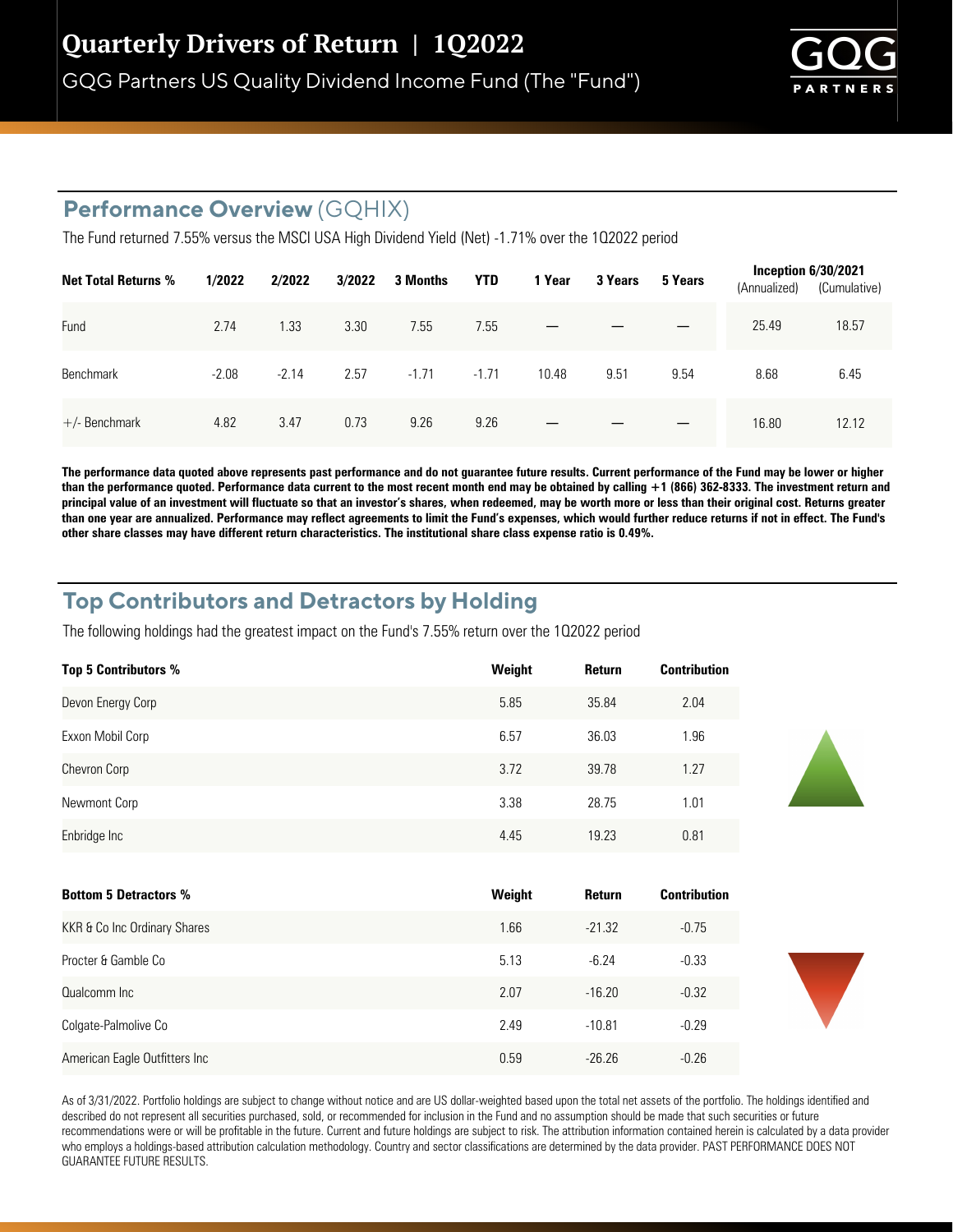## **Active Return Attribution by Sector**

The following sectors were the quarter's largest relative contributors to the Fund's active return of 9.26%

| Top 5 Sectors %               | <b>Fund</b><br>Weight | Bench<br>Weight | $+/-$<br>Weight | <b>Fund</b><br>Return | Bench<br>Return | $+/-$<br>Return | Alloc<br><b>Effect</b> | <b>Select</b><br><b>Effect</b> | <b>Active</b><br>Return |
|-------------------------------|-----------------------|-----------------|-----------------|-----------------------|-----------------|-----------------|------------------------|--------------------------------|-------------------------|
| Energy                        | 20.59                 | 0.83            | 19.75           | 34.07                 | 28.20           | 5.87            | 5.26                   | 0.94                           | 6.19                    |
| Utilities                     | 12.46                 | 6.08            | 6.38            | 11.97                 | 3.35            | 8.63            | 0.41                   | 0.96                           | 1.37                    |
| <b>Consumer Staples</b>       | 29.99                 | 16.46           | 13.53           | 2.90                  | $-0.39$         | 3.29            | 0.12                   | 0.97                           | 1.08                    |
| <b>Consumer Discretionary</b> | 3.60                  | 6.90            | $-3.31$         | $-13.83$              | $-19.99$        | 6.16            | 0.73                   | 0.23                           | 0.96                    |
| <b>Materials</b>              | 4.21                  | 3.18            | 1.02            | 24.93                 | 1.43            | 23.50           | $-0.02$                | 0.80                           | 0.78                    |

| <b>Bottom 5 Sectors %</b>     | <b>Fund</b><br>Weight | Bench<br>Weight | $+/-$<br>Weight | <b>Fund</b><br><b>Return</b> | Bench<br>Return | $+/-$<br>Return | Alloc<br><b>Effect</b> | <b>Select</b><br><b>Effect</b> | <b>Active</b><br>Return |
|-------------------------------|-----------------------|-----------------|-----------------|------------------------------|-----------------|-----------------|------------------------|--------------------------------|-------------------------|
| <b>Financials</b>             | 8.77                  | 13.07           | $-4.31$         | $-12.11$                     | $-1.47$         | $-10.64$        | 0.17                   | $-1.19$                        | $-1.01$                 |
| <b>Communication Services</b> | 1.85                  | 6.67            | $-4.82$         | $-6.65$                      | $-2.34$         | $-4.31$         | 0.05                   | $-0.09$                        | $-0.04$                 |
| <b>Health Care</b>            | 11.97                 | 21.65           | $-9.69$         | 8.54                         | 3.79            | 4.75            | $-0.51$                | 0.53                           | 0.02                    |
| Information Technology        | 2.33                  | 12.90           | $-10.57$        | $-19.17$                     | $-6.81$         | $-12.36$        | 0.61                   | $-0.28$                        | 0.34                    |
| Industrials                   | 4.24                  | 12.24           | $-8.00$         | 16.53                        | 0.09            | 16.44           | $-0.13$                | 0.64                           | 0.51                    |

# **Active Return Attribution by Country**

The following countries were the quarter's largest relative contributors to the Fund's active return of 9.26%

| Top 5 Countries %           | <b>Fund</b><br>Weight | <b>Bench</b><br>Weight | $+/-$<br>Weight | Fund<br>Return        | Bench<br>Return        | $+/-$<br>Return | <b>Alloc</b><br><b>Effect</b> | <b>Select</b><br><b>Effect</b> | <b>Active</b><br>Return |
|-----------------------------|-----------------------|------------------------|-----------------|-----------------------|------------------------|-----------------|-------------------------------|--------------------------------|-------------------------|
| <b>United States</b>        | 87.33                 | 100.00                 | $-12.67$        | 8.24                  | $-1.53$                | 9.78            | $\overline{\phantom{m}}$      | 8.52                           | 8.52                    |
| United Kingdom              | 5.58                  |                        | 5.58            | 16.08                 |                        |                 | 0.97                          |                                | 0.97                    |
| Canada                      | 5.93                  |                        | 5.93            | 15.64                 |                        |                 | 0.97                          |                                | 0.97                    |
| Germany                     | 0.34                  | —                      | 0.34            | $-27.03$              |                        |                 | $-0.11$                       |                                | $-0.11$                 |
| France                      | 0.82                  |                        | 0.82            | $-10.75$              |                        |                 | $-0.15$                       |                                | $-0.15$                 |
|                             |                       |                        |                 |                       |                        |                 |                               |                                |                         |
| <b>Bottom 5 Countries %</b> | <b>Fund</b><br>Weight | Bench<br>Weight        | $+/-$<br>Weight | <b>Fund</b><br>Return | <b>Bench</b><br>Return | $+/-$<br>Return | <b>Alloc</b><br><b>Effect</b> | <b>Select</b><br><b>Effect</b> | <b>Active</b><br>Return |
| France                      | 0.82                  |                        | 0.82            | $-10.75$              |                        |                 | $-0.15$                       | $\overline{\phantom{m}}$       | $-0.15$                 |
| Germany                     | 0.34                  | —                      | 0.34            | $-27.03$              |                        |                 | $-0.11$                       | —                              | $-0.11$                 |
| Canada                      | 5.93                  |                        | 5.93            | 15.64                 |                        |                 | 0.97                          |                                | 0.97                    |
| United Kingdom              | 5.58                  |                        | 5.58            | 16.08                 |                        |                 | 0.97                          |                                | 0.97                    |
| <b>United States</b>        | 87.33                 | 100.00                 | $-12.67$        | 8.24                  | $-1.53$                | 9.78            | $\qquad \qquad -$             | 8.52                           | 8.52                    |

As of 3/31/2022. Portfolio holdings are subject to change without notice and are US dollar-weighted based upon the total net assets of the portfolio. The holdings identified and described do not represent all securities purchased, sold, or recommended for inclusion in the Fund and no assumption should be made that such securities or future recommendations were or will be profitable in the future. Current and future holdings are subject to risk. The attribution information contained herein is calculated by a data provider who employs a holdings-based attribution calculation methodology. Country and sector classifications are determined by the data provider. PAST PERFORMANCE DOES NOT GUARANTEE FUTURE RESULTS.